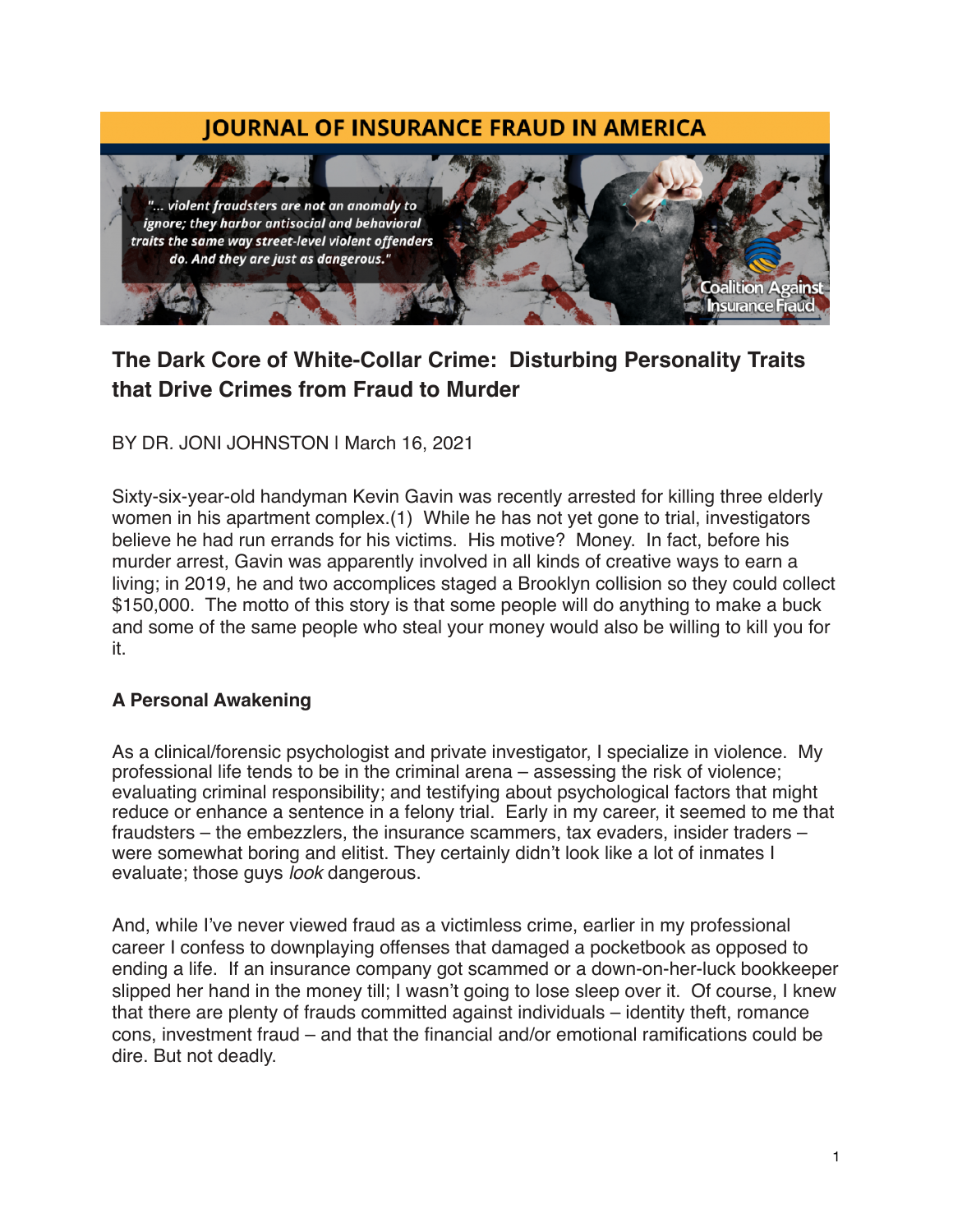What got me interested in this topic was the link between violence and fraud that I came across time and time again; violent offenders with a history of fraud or murderers motivated by greed. What I discovered in my day-to-day practice was confirmed when I dug into the research.(2,3) Some fraudsters are criminals whose diverse portfolio of crime includes both violent and nonviolent offenses. And contrary to the historical emphasis on transient motivators for fraud (an environmental opportunity or situational stressor), there is a subset of predatory fraudsters who actively seek out ways to steal money and take advantage of whomever they can.

#### **The Myth of the Benign Fraudster**

On July 10, 2015, oncologist Farid Fata, M.D. pleaded guilty to giving cancer treatment to 553 misdiagnosed (and sometimes perfectly healthy) patients, pocketing at least \$17 million dollars from Medicare and private insurance companies in the process.(4) He lied to patient after patient. Sick patients were worsened and healthy patients became sick; at least two patients died. Some terminally ill patients, who should have been spending their last days comfortably provided for in hospice care, were given chemotherapy right up until they died. It took a savvy office manager willing to be a whistleblower teaming up with an alarmed physician for Dr. Fata to be brought to justice and eventually sentenced to forty-five years in prison.

Dr. Fata is just one example of an increasingly recognized discrepancy between "common knowledge" and hard data; while fraud is routinely viewed as a relatively benign white-collar crime, many fraudsters are flagrantly violent.(5) And, while there are one-time fraudsters who exhibit atypical (and criminal) behavior while experiencing severe situational stressors, as a group, white collar offenders vary dramatically with respect to their pattern of offending and views and explanations for their offenses. Chronic offenders, in fact, are likely to have more in common with robbers, firearm offenders, drug dealers and other "street criminals" than your everyday citizen. They have similar recidivism rates, social instability (unemployment, relationship dysfunction, substance use), modus operandi, and personality traits. And, contrary to common belief, these fraudsters have criminal histories.(6)

Karl Karlsen is another example.(7) In March of 2020, sixty-year-old Karl Karlsen was sentenced to life without the possibility of parole for the 1991 murder of his first wife, Christina, in a housefire he had set himself and then made sure she couldn't escape. He had taken out a life insurance policy on her just nineteen days before her death and collected more than \$200,000. Even though the insurance company was suspicious, and a fire investigator thought there was evidence the fire was set deliberately, no charges were ever filed and Karl Karlsen's life went on.

One of the things he went on to was more fraud. In 2002, Karlsen collected nearly \$115,000 from a barn fire. In 2008, Karlsen's twenty-three-year-old son, Levi, died when a car jack failed while he was underneath a car. Authorities soon discovered that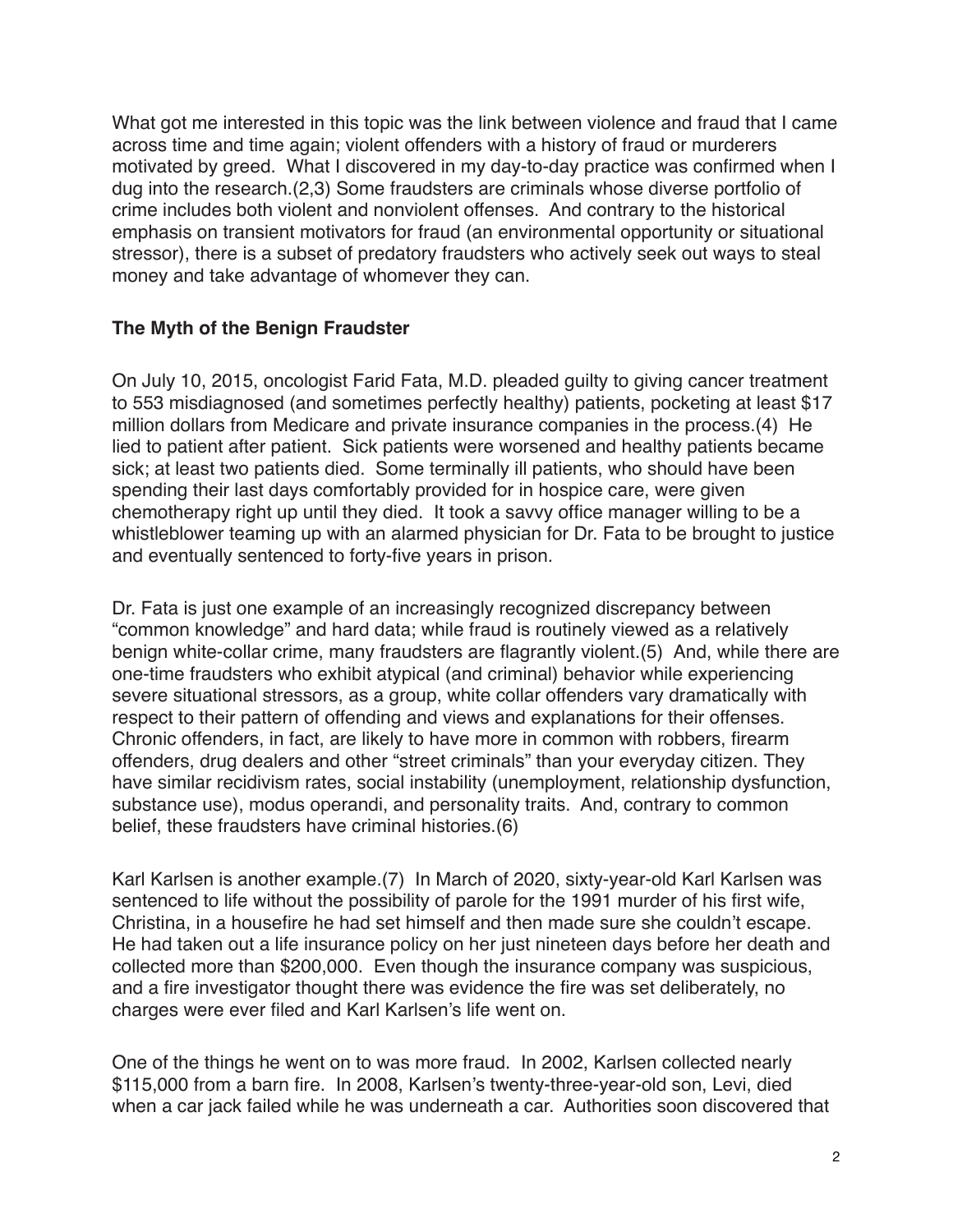17 days before Levi Karlsen's death, his father introduced his son to an insurance agent and convinced Levi to take out a life insurance policy on himself. Karl Karlsen made the first payment on his son's policy in cash and was the sole beneficiary, according to Levi's handwritten will, which was notarized the day of his death. Levi Karlsen left his father in charge of deciding how his assets would be distributed to his young daughters, After Levi Karlsen's death was ruled an accident, Karl Karlsen collected a \$700,000 payout.

Karlsen was stopped only after his second wife, Cindy, began to suspect that her husband had played a role in her stepson's death and wondered if she might be in danger herself. In 2012, she hired a private investigator to look into her husband and soon discovered that he would stand to gain \$1.2 million dollars if something happened to her. To her horror, she also found out that her husband had also taken out life insurance policies on his two granddaughters. Working with the FBI, she wore a wire and eventually got Karlsen to confess to his son's murder on tape. In 2013, he pleaded guilty to second degree murder. It was his conviction for his son's murder that led to the reopening of his first wife's death.(8)

## **The One-Time Offender: A Cautionary Tale**

But here's another interesting (and alarming) research finding; there is evidence that **one-time fraudsters may have more in common with repeat offenders than their law-abiding peer group.**(9) As a group, white collar offenders— even firsttimers— break more laws across different contexts than a matched control sample. Separate from their fraud offense, they have more income tax problems, are more likely to misreport financial statements, exploit insider trading information and engage in other unethical or illegal workplace behavior. This extends outside the work setting; they are also more likely to have traffic violations, receive a DUI and have a conviction for domestic violence.

This doesn't mean that all fraudsters are career criminals or on the path to repeat offending. But what it does suggest is a) many people would not commit fraud even under the circumstances the one-time fraudster finds himself; and b) some first-time offenders will become predatory fraudsters if given the chance. This is especially true of individuals with dark personality traits.

### **Finding the Personality in Fraud Theory**

Theories of fraud have traditionally centered around environmental factors that allowed the opportunity to commit fraud. The earliest and most prevalent theory of fraud is the triangle theory proposed by criminologists Donald Cressey and Edwin Sutherland more than sixty years ago.(10) This model proposes that the confluence of three factors increases the likelihood that fraud will occur: a perceived need or pressure, a perceived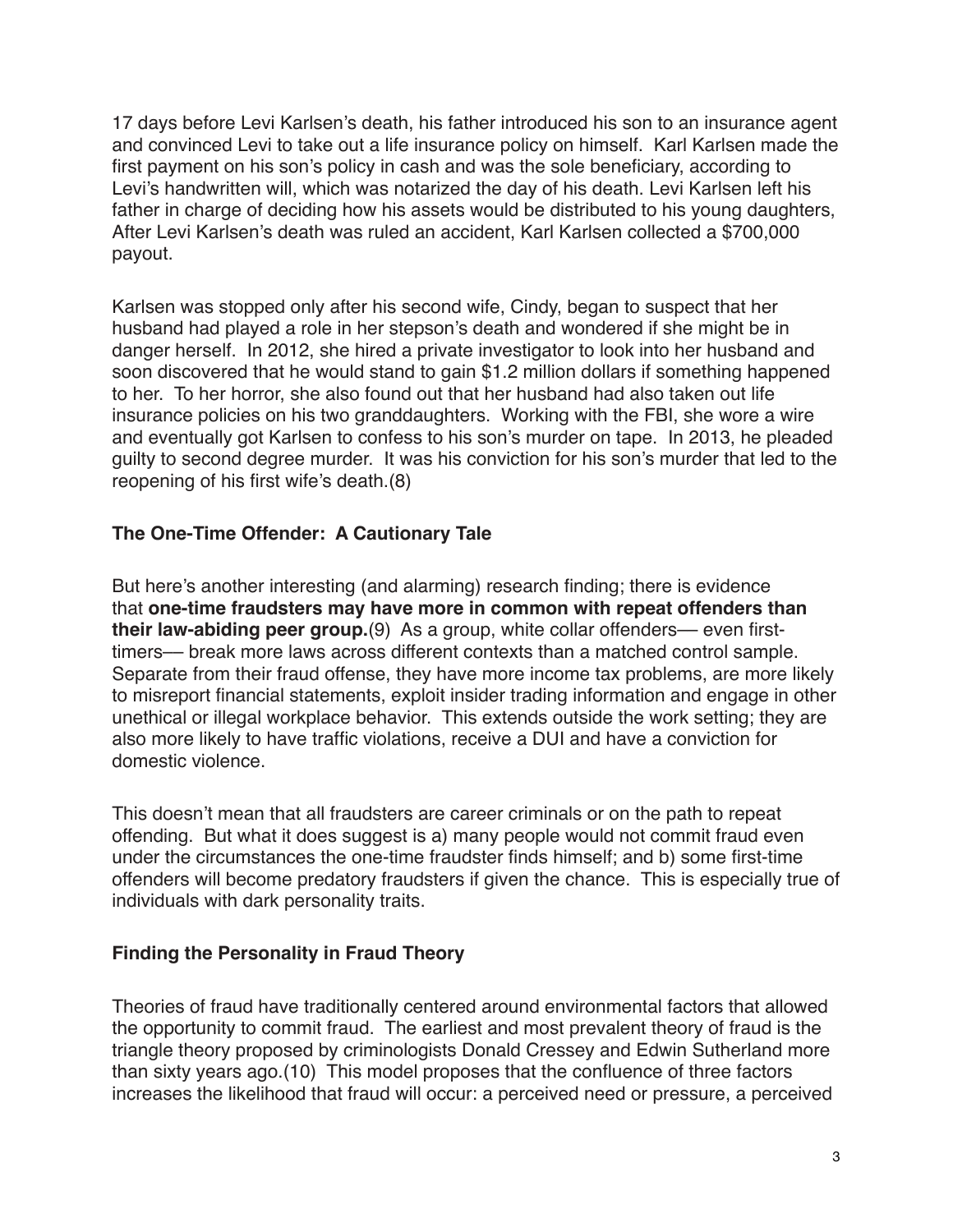opportunity, and the ability to rationalize such behavior. So, for example, someone with financial problems, substance use issues or work stress takes advantage of weak links in a fraud prevention system and justifies what s/he's done with a moral excuse so s/he can maintain their view of themself as an honest or deserving person; "the company can afford it, no one will notice, I'll pay it back later."

The justification is often linked to the motive or incentive to commit the fraud in the first place. The gambler tells herself she'll pay it back once she wins at the casino tables or the resentful employee who convinces himself he deserves the money he's stealing. "That jerk should have given me the promotion."

But research has shown that individual factors also contribute to fraud.(11,12) In particular, individuals with certain personality traits are more likely to spot ways to commit fraud and more likely to take advantage of them.(13) For this subset of offenders, it's the pathological personality that drives their behavior; no situational pressure is needed. Who needs financial trouble as an incentive when greed is a constant part of who you are? There is no need to make situational excuses for unethical or criminal behavior when you have a built-in view of the world in which you are the center and the end justifies the means. For those individuals, the Cressey triangle collapses; all they need is opportunity.

This may explain why some fraud perpetrators are, or become, serial predators; persons who actively seek out opportunities to commit fraud time and time again.(14) Their actions are driven by character, not circumstances. Dark personality traits such as psychopathy, narcissism and Machiavellianism – often referred to as "the dark triad," are associated with individuals who have an insatiable need for power; chronic sense of entitlement for whatever they want; and a willingness to use whatever means necessary to achieve their goals.(15,16,17) New evidence suggests that each of these personality traits may be paths leading to the same destination – a malevolent core.

### **Rotten to the Core?**

Over 100 years ago, a man named Charles Spearman discovered that intelligence appears to be a relatively stable, general ability; today, this is what we call a person's IQ or intelligence quotient.(18) Within this general overall intelligence are specific skills and abilities. A person might, for example, have an exceptional vocabulary but relatively weak abstract reasoning. These are just parts of the sum total of intelligence. And two people with similar IQs can vary in terms of their individual strengths and weaknesses. However, this core of intellectual ability is steady, consistent, and predictable. Situational factors can influence our cognitive abilities; depression or a traumatic experience can make it harder to concentrate. But a smart person will always be a smart person. As long as you're measuring the same thing, it doesn't matter what test you use.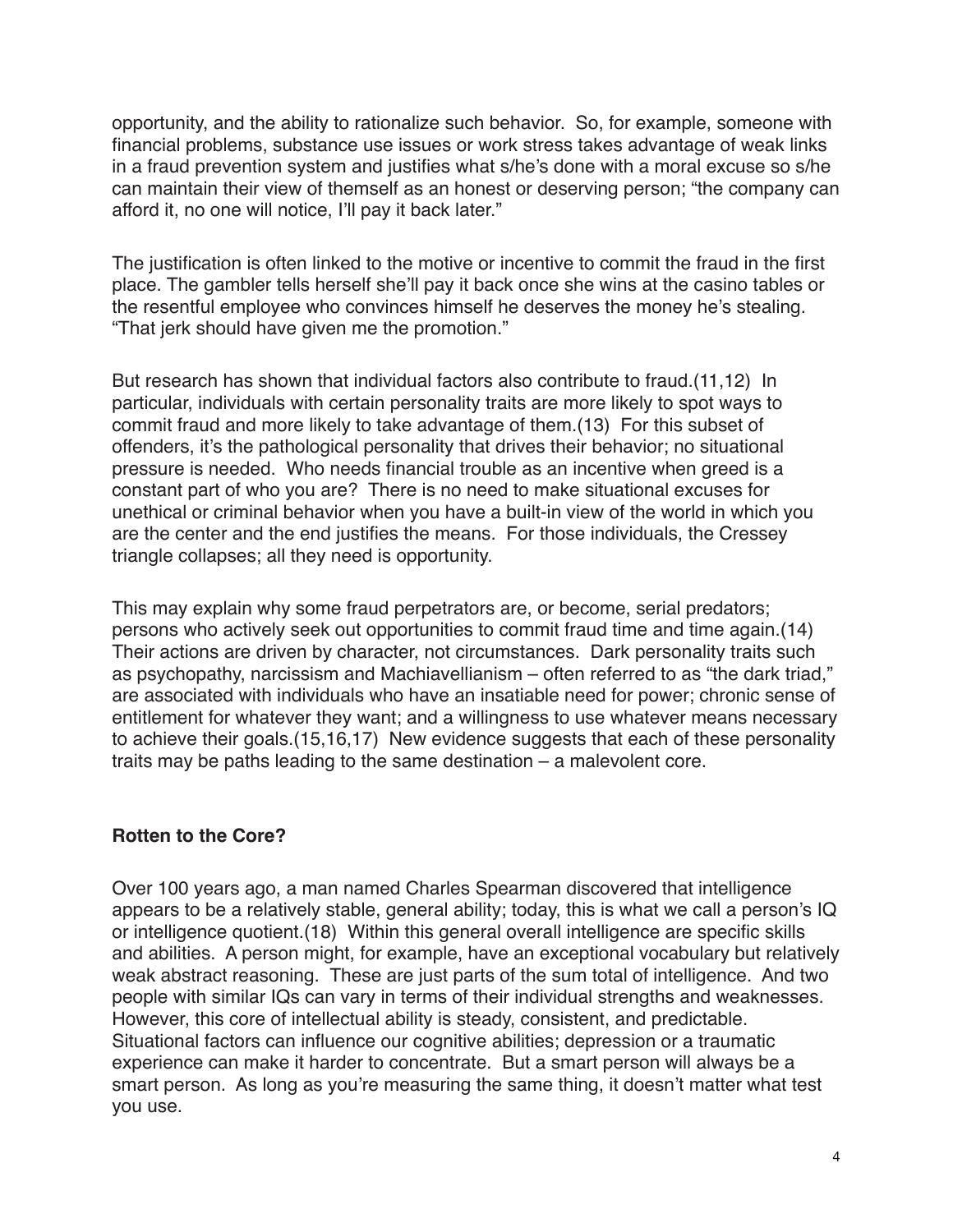Fast forward to 2018. Researchers had long been puzzled by the overlap of some of the problematic personality traits that wreak havoc in interpersonal relationships and occupational settings; yes, there were some differences between psychopathy and narcissism but they also had a lot in common. Machiavellianism consisted of manipulation, callousness and an indifference to morality, but didn't psychopaths have those characteristics, too?

Researchers began wondering if these dark personality traits were actually components of a larger disposition, which they called "D."(19) The common denominator among individuals with this dark core is a dogged and consistent pursuit of their own interests, disregarding, accepting or actively seeking to harm others along the way, while having core beliefs that justify their actions. This dark factor is at the root of a number of malignant personality traits; narcissism, spitefulness, psychopathy, greed, selfcenteredness, entitlement, Machiavellianism, sadism, moral disengagement, and egoism. It is also the impetus for a host of malicious behaviors; lying, bullying, cheating, manipulating, exploiting, stealing, threatening, assaulting, etc.

The presence or strength of individual dark traits may fluctuate from person to person, just as people of similar intellectual levels may have different cognitive strengths and weaknesses. Someone with a dark core may be high in entitlement and grandiosity but relatively low in sadism or spite. Another person with a dark core may exhibit a chronic need for money and status while another is more interested in ruthlessly manipulating behind the scenes. When caught, the given rationale for their criminal behavior is likely to be a lie; in reality, their antisocial actions are merely an extension of their callous and exploitive world view.

#### **Defense Against the Dark Arts**

Traditionally, the internal controls and risk assessment tools of fraud prevention are "people neutral," and indifferent to the personalities and motivations of those who commit fraud. This is clearly inconsistent with data that indicates that fraudsters are a heterogeneous group of offenders with varying degrees of risk and recidivism. Not all fraudsters are wolves in sheeps' clothing but neither are they all law-abiding citizens trapped in desperate circumstances. We need fraud preventive and investigative measures that reflect the complexity and diversity of the perpetrators with whom we are dealing.

The first step may be to teach auditors, investigators, and those charged with oversight the gamut of white collar crime — including the personality traits of those most likely to chronically abuse the system. This is not to encourage diagnostic speculation or suggest decisions should be based on observed personality characteristics; it is to raise awareness of behavioral warning signs and to encourage additional exploration of potentially problematic behaviors.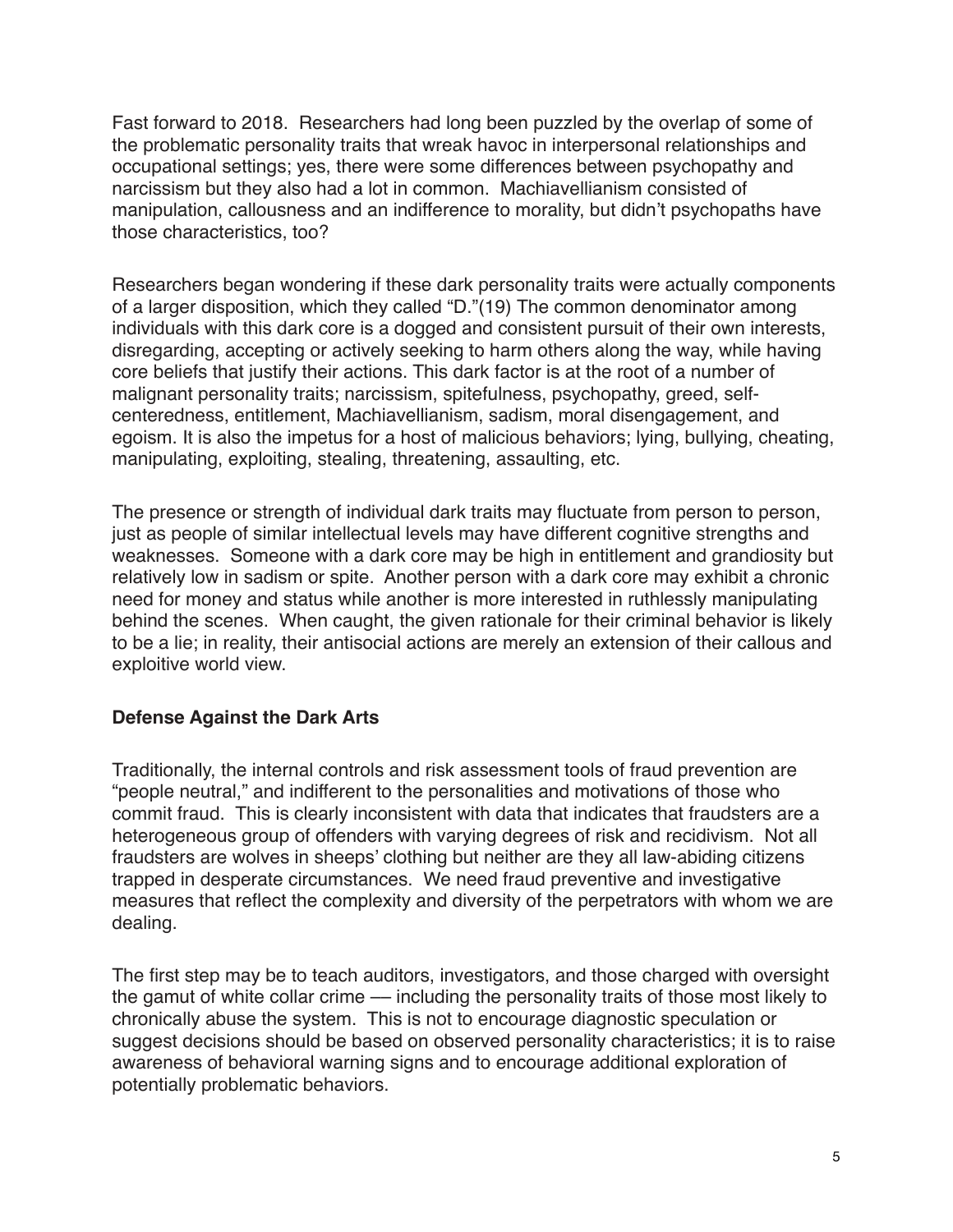And there are warning signs.(20) The 2020 Global Study on Occupational Fraud and Abuse, for example, found that eighty-five percent of fraudsters exhibited at least one behavioral warning sign while committing fraud. Number one (consistently since 2008 and present among 42% of fraudsters) was living beyond one's means. Other indicators were financial difficulties, an unusually close relationship between the perpetrator and customers/vendors, and abnormal behaviors towards staff (bullying/ intimidation, control issues/unwillingness to share information among staff, a wheeler/ dealer attitude, and irritability/defensiveness).(21)

Individuals (outside of an organization) who committed insurance fraud also exhibited warning signs. Dr. Fata, the oncologist who diagnosed fake cancer, was caught in lies by several colleagues, had a previous complaint against him that was not investigated, clearly deviated from standard practice, and was known to bully/belittle patients who questioned his treatment. Life insurance fraudsters who committed murder, for example, often exhibited unusual behavior immediately after the death of their victim. These anomalies were often observed by immediate family and friends as well as insurance company employees responsible for the claim's payment.

Clearly, identifying and stopping predatory fraudsters is a team effort. Effective means depends upon the individual and type of fraud involved. But here is a start:

• HR can serve as a first line of defense against hiring potential fraudsters. A thorough background check (including criminal record and credentials check) of new hires, no matter how high up in the organization, should routinely be conducted and references thoroughly checked.

• Many malignant individuals excel at job interviews. To minimize the halo effect a good first impression can create, interviews should be conducted by multiple people across time.

• Once a person is hired, it is critical that the organization collect ongoing information about their job performance (including interpersonal interactions) from a variety of sources at different levels of the organization. It is often the people from whom a financial predator has nothing to gain who are first to notice his or her true colors. This is especially true given the fact that forty-two percent of fraudsters engaged in other forms of workplace misconduct while they were committing fraud.

• Serial predators outside an organization are often caught through whistleblower complaints. The availability of confidential and potentially anonymous "hotlines" is a critical part of fraud detection, as is educating consumers and providers on spotting and reporting irregularities. Insurance companies should encourage employees to report incidents, assure those who do report incidents that there will be no retaliation against them, and outline the procedure for investigating incidents.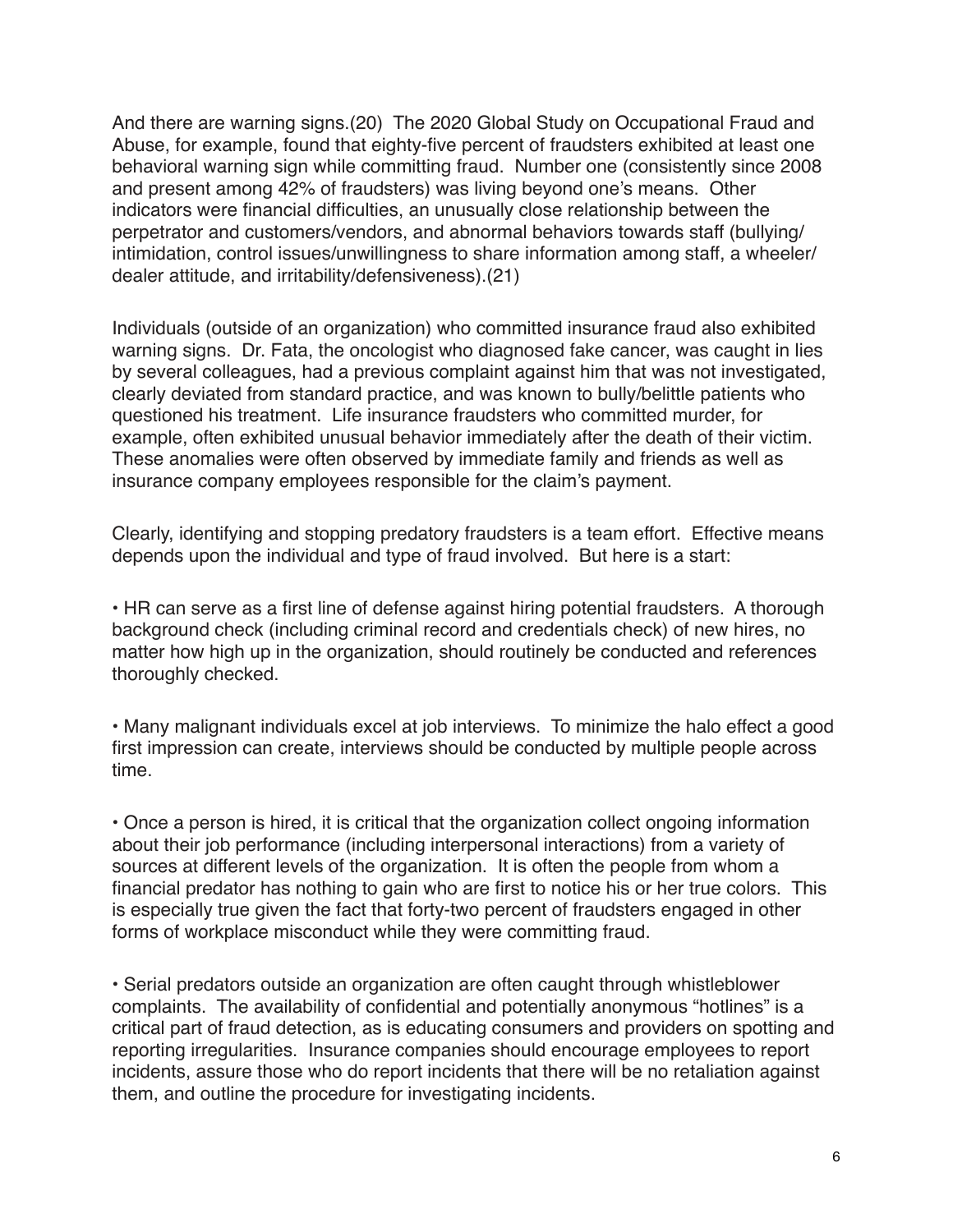• Fraud investigators need to understand their vulnerability when in unfamiliar territory or when serving a new client and take appropriate precautions. These measures include letting others know where they will be working and when, having investigators or auditors work in tandem, or an auditor or investigator revisit their client's criminal record. This also includes asking questions about an employee's workplace behavior in general and specifically about suspicious, threatening, or hostile behavior.

• Life insurance claims investigators need to understand the personality traits of individuals most likely to commit claim-related fraud. Families and friends are a wealth of information about an insured deceased, especially when foul play is suspected. Insurance investigators armed with an understanding of the behavioral red flags of a potential predator, can assist law enforcement in bringing a serious or serial offender to justice.

• Organizational fraud victims should carefully consider the circumstances (degree of premeditation, criminal history of the offender, evidence of other workplace misconduct) when considering restitution as a sole consequence. No one wants to irrevocably harm a first-time offender with a treatable gambling addiction or a truly desperate life circumstance. But it is also important to be aware that many have been duped by false claims of repentance. And claims of mental health issues need to be carefully verified.

## **Conclusion**

Relying on stereotypical notions of criminals increases the risk that real and present dangers will be ignored; this is especially true of serial offenders. Even co-conspirators can fall for the myth that white collar criminals are nonviolent. In 2020, after staging fifty crashes for an auto accident crime ring allegedly run by a group of attorneys, Cornelius Garrison III was murdered four days after a grand jury handed down several indictments.(22) His family says he was killed because he was cooperating with law enforcement. Whether this is true or not remains to be seen, but what we know for sure is that there is a subset of fraudsters who are clearly capable of wreaking both financial havoc and physical harm to their victims.

From a psychological standpoint, we still have a lot to learn about fraud. We forensic psychologists need to devote more time and energy understanding white collar offenders and expanding our behavioral profiles to reflect their diversity of motives, incentives, and personality traits.

Hopefully, we are moving in that direction. There is increasing recognition of the devastation that financial crimes cause victims and their families, as well as the potential danger posed by a subset of offenders. While a minority, violent fraudsters are not an anomaly to ignore; they harbor antisocial and behavioral traits the same way street-level violent offenders do. And they are just as dangerous.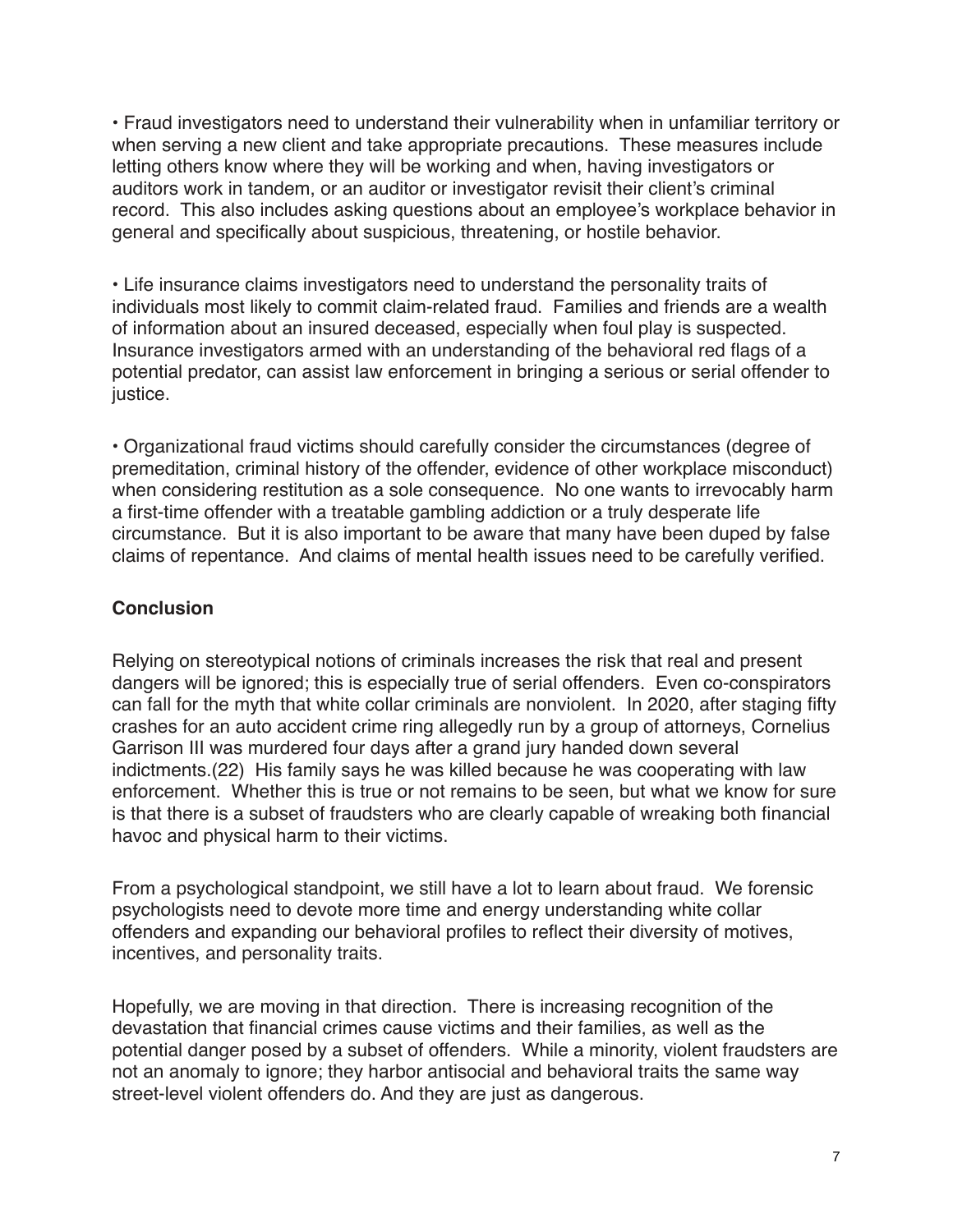*Dr. Joni Johnston is a forensic psychologist, private investigator, and crime writer. She currently evaluates mentally disordered offenders up for parole and provides expert testimony in criminal and civil litigation where a forensic psychologist can help shed light on pertinent issues.*

### **References**

(1). Boniello, K. and Roberts, G. (January 23, 2021). Accused Brooklyn serial killer was part of staged car crash: lawsuit. *[New York Post](https://nypost.com/2021/01/23/accused-nyc-serial-killer-was-part-of-staged-car-crash-lawsuit/%22%3Ehttps://nypost.com/2021/01/23/accused-nyc-serial-killer-was-part-of-staged-car-crash-lawsuit/)*.

(2). Ragatz, L., Fremouw, W. and Baker, E. (2012). The psychological profile of whitecollar offenders: Demographics, criminal thinking, psychopathic traits, and psychopathology. *[Criminal Justice and Behavior](https://journals.sagepub.com/doi/abs/10.1177/0093854812437846?journalCode=cjbb)*, 39(7).

(3). Ramamoorti, S. and Epstein, B. (2016). Todays fraud risk models lack personality. *[The C.P.A. Journal](https://www.cpajournal.com/2016/03/16/todays-fraud-risk-models-lack-personality/)*.

(4). [U.S. v. Farid Fata, No. 15-1935](https://www.justice.gov/usao-edmi/file/861961/download). (2016, 6th Circuit).

(5). Johnson, T.L., Johnston, N.N. and Policastro. Deviance Among Physicians: Fraud, Violence and the Power to Prescribe. *[Routledge Press](https://www.routledge.com/Deviance-Among-Physicians-Fraud-Violence-and-the-Power-to-Prescribe/Johnson-Johnson-Policastro/p/book/9780367530297)*, March 2021.

(6). Perri, F. S. and Brody, R. G. (2020). Silencing the truth: fraud detection violence. *[Journal of Forensic and Investigative Accounting,](https://www.researchgate.net/publication/347894022_Silencing_the_Truth_Fraud_Detection_Violence)* 12 (3), 407-421.

(7). Garcia, S.E. (February 5, 2020). Man who killed son for insurance money is convicted to doing the same to wife. *[New York Times](https://www.nytimes.com/2020/02/05/us/karl-karlsen-wife-insurance.html)*.

(8). [People v. Karlsen](https://law.justia.com/cases/new-york/appellate-division-fourth-department/2017/26-ka-14-00823.html). (2017, 4th Circuit).

(9). Van Oona, J., van der Geest, V. and Denkers, A. (2018). Rule-violating behavior in white collar offenders: A control group comparison. *[European Journal of Criminology](https://journals.sagepub.com/doi/10.1177/1477370818794114)*, 17(3), 1-20.

(10). Cressey, D. (1953). *Other People's Money: A Study in the Social Psychology of Embezzlement. [Free Press, Glencoe](https://psycnet.apa.org/record/1954-06293-000)*.

(11). Padgett, S. (2015). *Profiling the Fraudster: Removing the Mask to Prevent and Detect Fraud*. chapter 6. The fraud triangle becomes the fraud diamond: A journey through the theory, *[John Wiley and Sons, Inc](https://onlinelibrary.wiley.com/doi/10.1002/9781118929773.ch6)*.